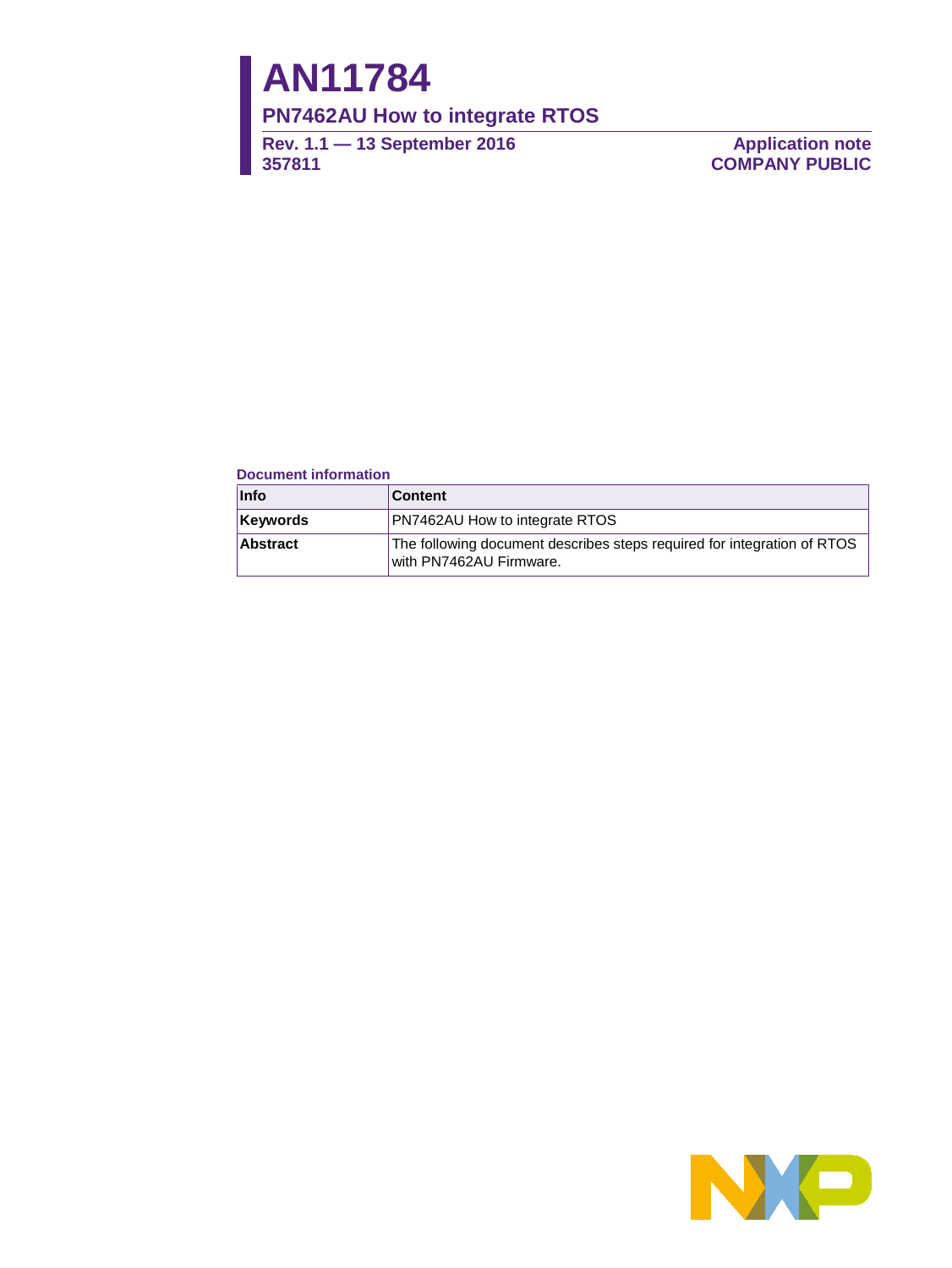**Revision history**

| <b>Rev</b>      | <b>Date</b> | Description            |
|-----------------|-------------|------------------------|
| $^{\prime}$ 1.1 | 20160913    | Figures updated        |
| 1.0             | 20160309    | First official release |

# **Contact information**

For more information, please visit: [http://www.nxp.com](http://www.nxp.com/) 

**357811**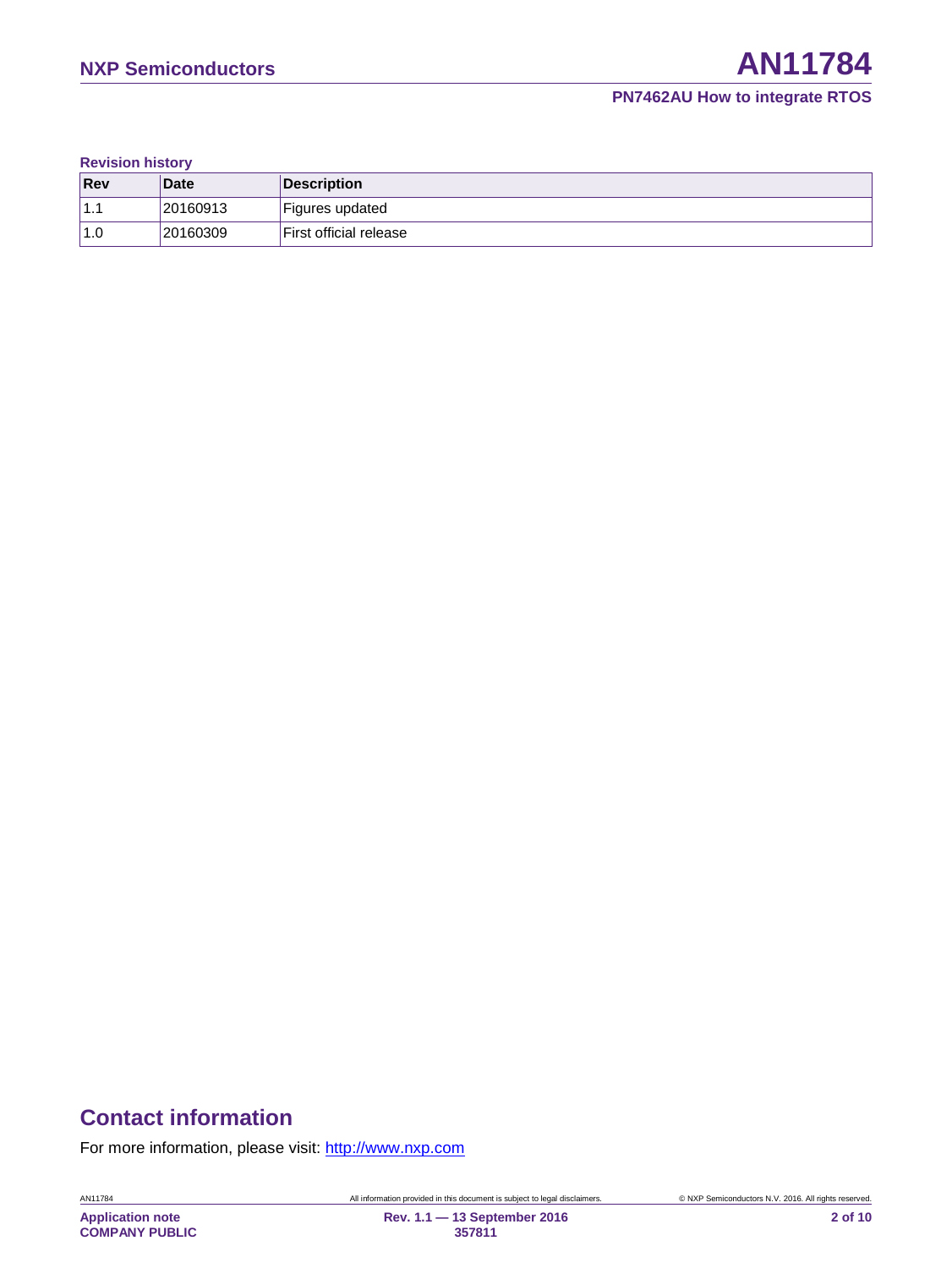### <span id="page-2-2"></span>**1. Introduction**

This document enlists steps and guidelines required for integration of FreeRTOS with PN7462AU Firmware.

Unless and otherwise mentioned, the files and folders referred here are relative to the ROOT Folder of the PN7462AU Firmware Package.

### <span id="page-2-1"></span>**2. Preconditions**

The following pre-conditions are assumed before integration Free RTOS with PN7462AU Firmware.

- 1. PN7462AU Firmware source and evaluation package is available (If not available, contact PN7462AU CAS)
- 2. LPCXpresso IDE version 8.0.0 526 or above is installed (If not available, download from [www.nxp.com/lpcware\)](http://www.nxp.com/lpcware)
- 3. PN7462AU Plug-in is installed into LPCXpresso IDE

(If not available, contact PN7462AU support)

4. FreeRTOSV8.2.0 is available.

(If not available, download from [www.nxp.com/redirect/freertos.org/\)](http://www.nxp.com/redirect/freertos.org/)

<span id="page-2-0"></span>5. Awareness of FreeRTOS Porting and Integration.

(This application note is a guideline document, it is not a tutorial on integration of FreeRTOS.)

6. Board bring-up of the DEMO/Evaluation board already completed.

e.g. Jumper settings/Power Supply/Reference EEPROM contents inside the PN7462AU IC already completed.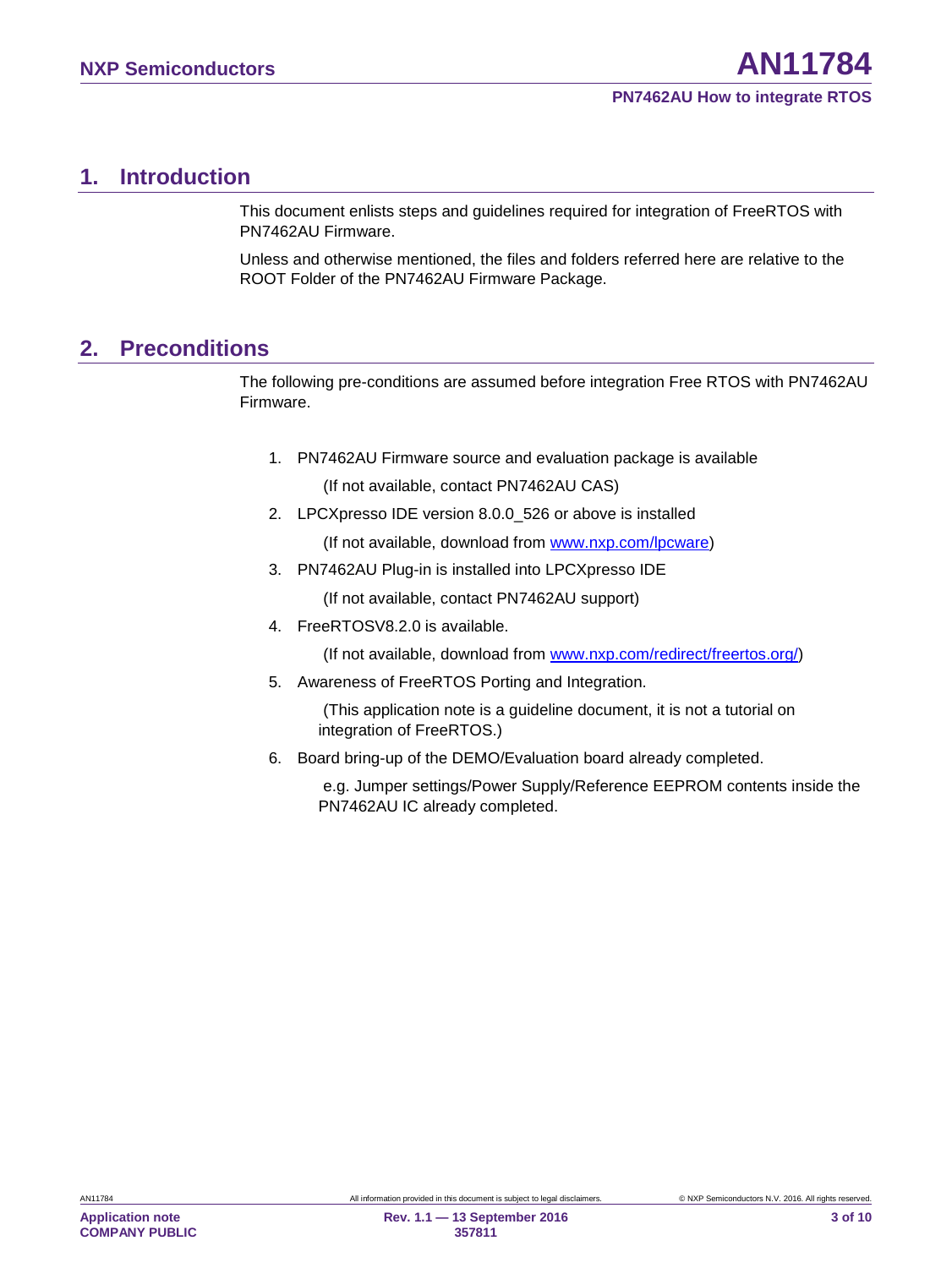### <span id="page-3-0"></span>**3. Integrating FreeRTOS package**

### <span id="page-3-1"></span>**3.1 Location to copy FreeRTOS code**

| <b>IAR</b><br>inc<br><b>RVDS</b><br>src | external<br>CCID<br>CDCLib<br><b>RTOS</b><br>GCC | <b>IAR</b><br>inc<br>src | GCC<br><b>RVDS</b> |
|-----------------------------------------|--------------------------------------------------|--------------------------|--------------------|
|-----------------------------------------|--------------------------------------------------|--------------------------|--------------------|

FreeRTOS source code has to be copied to specific folders within <RootFirmwareFolder>/external/RTOS.

**Application note COMPANY PUBLIC**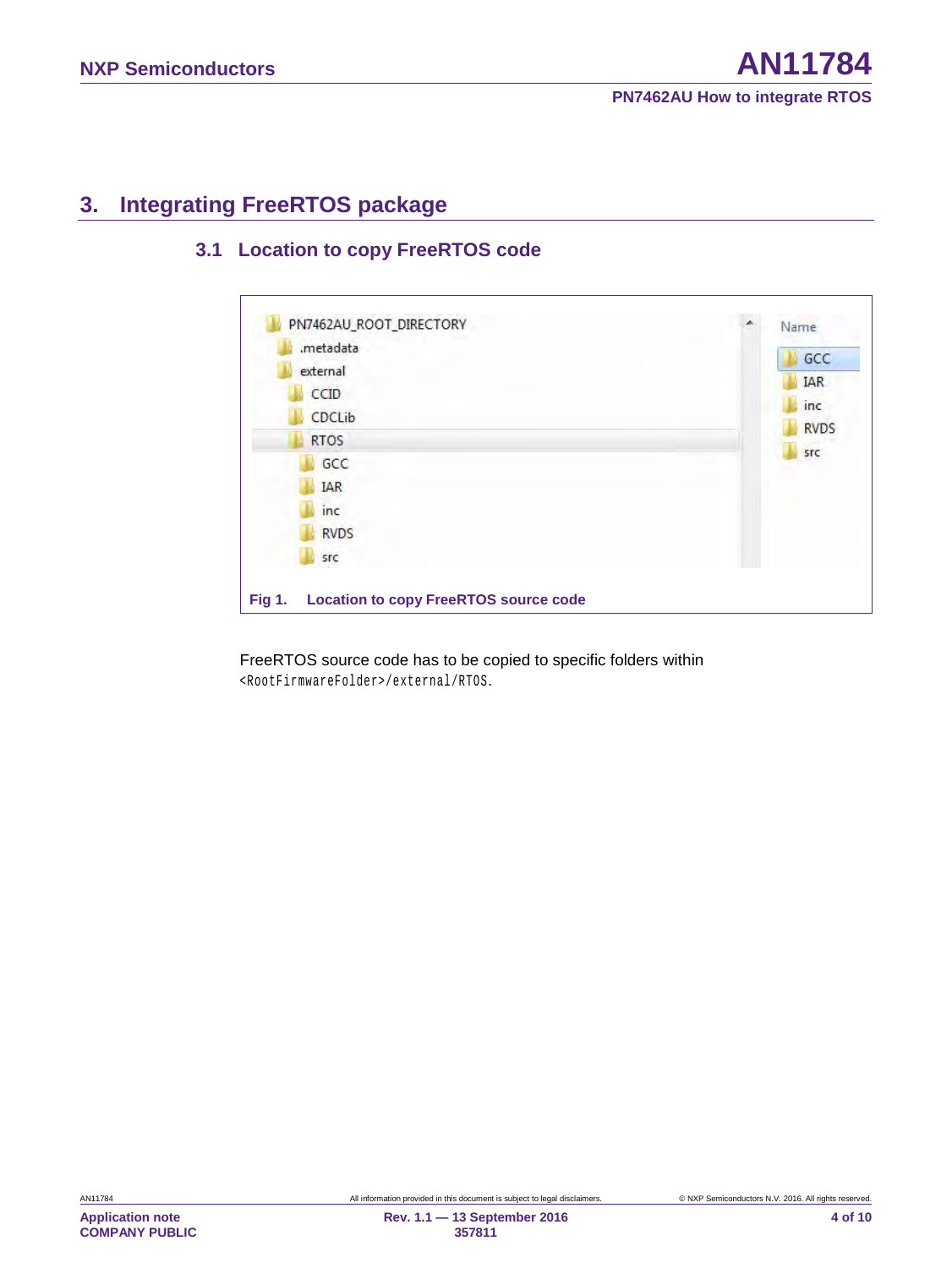### **3.2 Files used for porting/integration**

<span id="page-4-0"></span>The following files have to be copied from FreeRTOS Package to the corresponding sub directory inside <RootFirmwareFolder>/external/RTOS.

#### **Table 1. Free RTOS Files**

| <b>Source</b>                                                   | <b>Destination sub directory inside</b><br><rootfirmwarefolder>/external/RTOS</rootfirmwarefolder> |
|-----------------------------------------------------------------|----------------------------------------------------------------------------------------------------|
| FreeRTOS\Source\include\croutine.h                              | inc\croutine.h                                                                                     |
| FreeRTOS\Source\include\deprecated_definitions.h                | inc\deprecated_definitions.h                                                                       |
| FreeRTOS\Source\include\event_groups.h                          | inc\event_groups.h                                                                                 |
| FreeRTOS\Source\include\FreeRTOS.h                              | inc\FreeRTOS.h                                                                                     |
| FreeRTOS\Source\include\list.h                                  | inc\list.h                                                                                         |
| FreeRTOS\Source\include\mpu_wrappers.h                          | inc\mpu_wrappers.h                                                                                 |
| FreeRTOS\Source\include\portable.h                              | inc\portable.h                                                                                     |
| FreeRTOS\Source\include\projdefs.h                              | inc\projdefs.h                                                                                     |
| FreeRTOS\Source\include\queue.h                                 | inc\queue.h                                                                                        |
| FreeRTOS\Source\include\semphr.h                                | inc\semphr.h                                                                                       |
| FreeRTOS\Source\include\StackMacros.h                           | inc\StackMacros.h                                                                                  |
| FreeRTOS\Source\include\task.h                                  | inc\task.h                                                                                         |
| FreeRTOS\Source\include\timers.h                                | inc\timers.h                                                                                       |
| FreeRTOS\Source\event_groups.c                                  | $src\event_grows.c$                                                                                |
| FreeRTOS\Source\portable\MemMang\heap_3.c                       | $src\heap_3.c$                                                                                     |
| FreeRTOS\Source\portable\MemMang\heap_2.c                       | $src\heap_2.c$                                                                                     |
| FreeRTOS\Source\list.c                                          | src\list.c                                                                                         |
| FreeRTOS\Source\queue.c                                         | $src\q$ queue.c                                                                                    |
| FreeRTOS\Source\tasks.c                                         | src\tasks.c                                                                                        |
| FreeRTOS\Source\timers.c                                        | src\timers.c                                                                                       |
| FreeRTOS\Source\portable\GCC\ARM_CMO\portmacro.h                | GCC\portmacro.h                                                                                    |
| FreeRTOS\Source\portable\GCC\ARM_CM0\port.c                     | GCC\port.c                                                                                         |
| FreeRTOS\Source\portable\IAR\ARM_CMO\port.c                     | IAR\port.c                                                                                         |
| FreeRTOS\Source\portable\IAR\ARM_CMO\portasm.s                  | IAR\portasm.s                                                                                      |
| FreeRTOS\Source\portable\IAR\ARM_CM0\portmacro.h                | IAR\portmacro.h                                                                                    |
| FreeRTOS\Source\portable\RVDS\ARM_CM0\port.c                    | RVDS\port.c                                                                                        |
| FreeRTOS\Source\portable\RVDS\ARM_CMO\portmacro.h               | RVDS\portmacro.h                                                                                   |
| FreeRTOS\Demo\CORTEX_MO_LPC1114_LPCXpresso\RTOSDemo\Source\Free | inc\FreeRTOSConfig.h                                                                               |
| RTOSConfig.h (After Modifications. See Section 3.3              |                                                                                                    |
| FreeRTOSConfig.h below)                                         |                                                                                                    |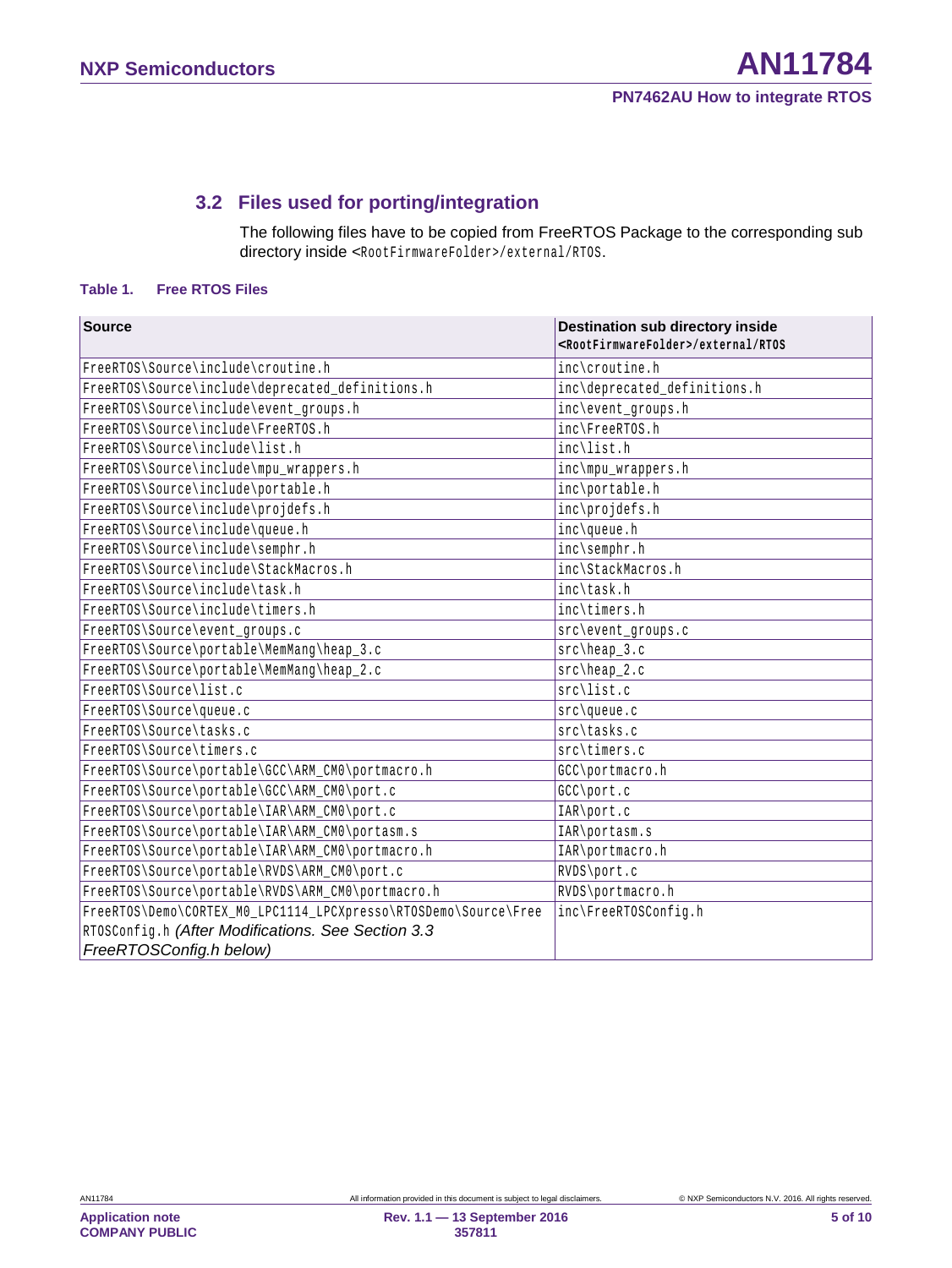### <span id="page-5-0"></span>**3.3 FreeRTOSConfig.h**

FreeRTOS\Demo\CORTEX\_M0\_LPC1114\_LPCXpresso\RTOSDemo\Source\FreeRTOSConfig.h has been used as reference code for the RTOS Porting.

On top of the reference FreeRTOSConfig.h the following modifications are needed.

**Table 2. Configuration changes to FreeRTOSConfig.h**

| Configurable #define             | Value    | <b>Notes</b>                                            |
|----------------------------------|----------|---------------------------------------------------------|
| SystemCoreClock                  | 20000000 | 20MHz Clock.                                            |
|                                  |          | Replace                                                 |
|                                  |          | extern uint32_t SystemCoreClock;                        |
|                                  |          | with                                                    |
|                                  |          | #define SystemCoreClock 20000000                        |
| configMAX_PRIORITIES             | 8        |                                                         |
| configMINIMAL_STACK_SIZE         | 32       |                                                         |
| configTOTAL_HEAP_SIZE            | 5500     | Required if heap_2.c being used. With heap_3.c, this is |
|                                  |          | optional                                                |
| configTIMER_TASK_PRIORITY        | 1        |                                                         |
| configTIMER_QUEUE_LENGTH         | 10       |                                                         |
| INCLUDE_vTaskDelete              | 0        |                                                         |
| INCLUDE_vTaskCleanUpResources    | 0        |                                                         |
| INCLUDE_vTaskDelayUntil          | 0        |                                                         |
| INCLUDE_xEventGroupSetBitFromISR | 1        |                                                         |
| INCLUDE_xTimerPendFunctionCall   | 1        |                                                         |
| INCLUDE_xSemaphoreGetMutexHolder | 0        |                                                         |
| INCLUDE_xEventGroupSetBitFromISR | 1        |                                                         |
| INCLUDE_xTimerPendFunctionCall   | 1        |                                                         |
| INCLUDE_xSemaphoreGetMutexHolder | 0        |                                                         |

**Application note COMPANY PUBLIC**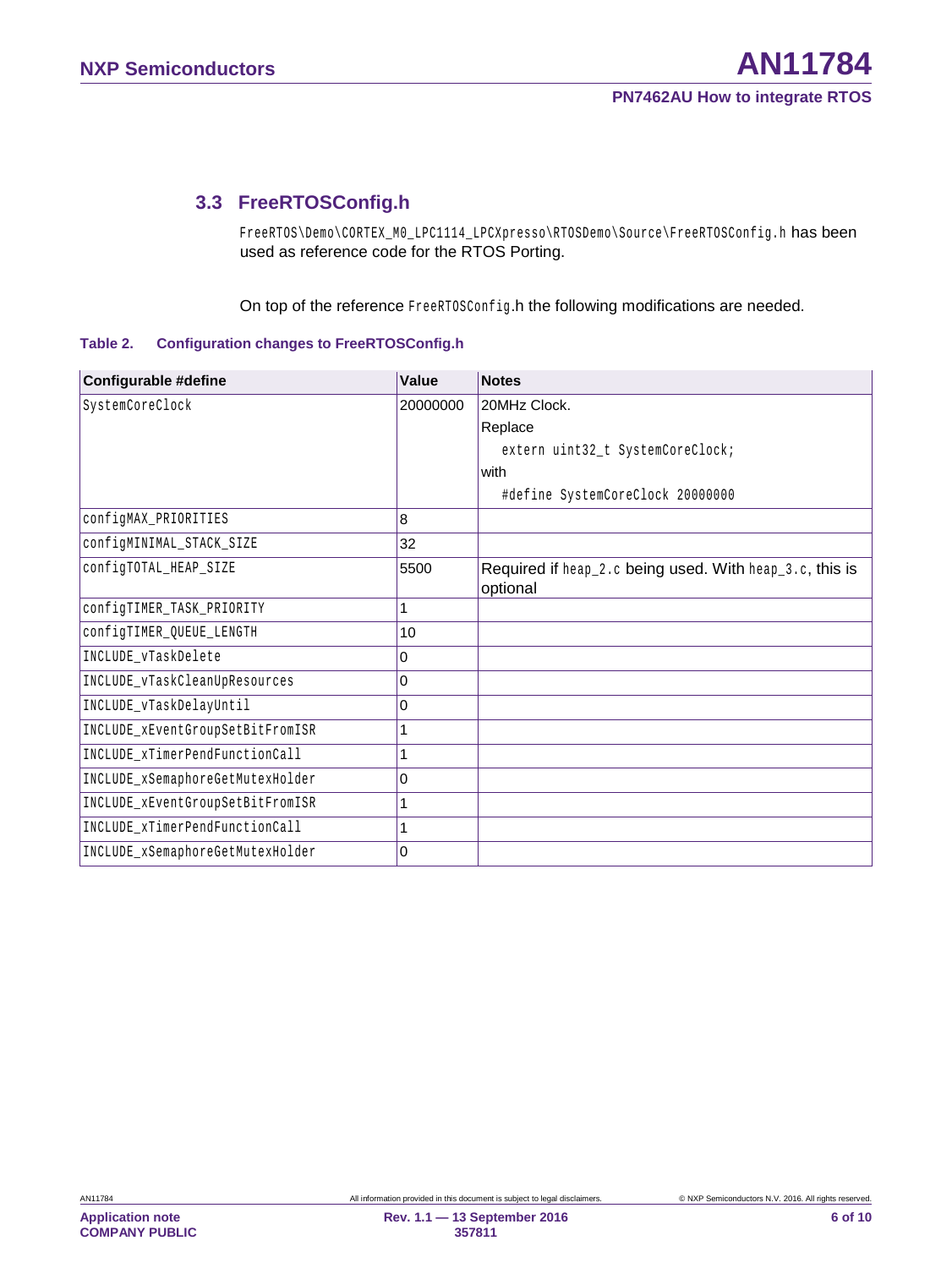# <span id="page-6-1"></span>**4. Updating phRtos wrapper**

The phRtos module/component has been created to facilitate porting across RTOS and NonRTOS based designs.

phCommon\inc\wrapper\phRtos\_RTOS.h and phRtos\src\phRtos\_RTOS.c have to be updated to integrate phRtos with FreeRTOS. The APIs called by the supplied phRtos\_RTOS.h and phRtos\_RTOS.c correspond to APIs as provided by a dummy EXAMPLE\_RTOS. The end user (who has [Awareness of FreeRTOS](#page-2-0) Porting and Integration – as mentioned in Section [2](#page-2-1) - [Preconditions](#page-2-1) [on page 3](#page-2-1) ) is expected to update phRtos\_RTOS.h and phRtos\_RTOS.c as listed in [API Mapping between EXAMPLE\\_RTOS and FreeRTOS \(Table](#page-6-0) 3 [belowb](#page-6-0)elow).

#### <span id="page-6-0"></span>**Table 3. API Mapping between EXAMPLE\_RTOS and FreeRTOS**

| <b>EXAMPLE_RTOS API/Value</b>      | <b>FreeRTOS API/Value</b>   |
|------------------------------------|-----------------------------|
| >Defines / PreProcessor Macros<    |                             |
| EXAMPLE_RTOS_MAXIMUM_DELAY         | portMAX_DELAY               |
| EXAMPLE_RTOS_STACK_TYPE            | portSTACK_TYPE              |
| EXAMPLE_RTOS_FALSE                 | pdFALSE                     |
| EXAMPLE_RTOS_TRUE                  | pdTRUE                      |
| >Header Files<                     |                             |
| EXAMPLE_RTOS_PortingMacros.h       | portmacro.h                 |
| EXAMPLE RTOS MAIN API.h            | FreeRTOS.h                  |
| EXAMPLE_RTOS_TASK_API.h            | task.h                      |
| EXAMPLE_RTOS_QUEUE_API.h           | queue.h                     |
| EXAMPLE_RTOS_SEMAPHORE_API.h       | semphr.h                    |
| EXAMPLE_RTOS_EVENT_API.h           | event_groups.h              |
| EXAMPLE_RTOS_TIMER_API.h           | timers.h                    |
| >Data Types<                       |                             |
| EXAMPLE_RTOS_DefaultType_t         | BaseType_t                  |
| EXAMPLE_RTOS_TaskHandleType_t      | TaskHandle t                |
| >Task/Task Scheduler APIs<         |                             |
| EXAMPLE RTOS TaskSchedulerStart    | vTaskStartScheduler         |
| EXAMPLE_RTOS_TaskSchedulerStop     | vTaskEndScheduler           |
| EXAMPLE_RTOS_TaskSchedulerGetState | xTaskGetSchedulerState      |
| EXAMPLE_RTOS_TaskCreate            | xTaskCreate                 |
| EXAMPLE RTOS TaskDelete            | vTaskDelete                 |
| EXAMPLE_RTOS_TaskGetName           | pcTaskGetTaskName           |
| EXAMPLE_RTOS_TaskDelay             | vTaskDelay                  |
| EXAMPLE_RTOS_TaskSuspend           | vTaskSuspend                |
| EXAMPLE RTOS TaskSuspendAll        | vTaskSuspendAll             |
| EXAMPLE_RTOS_TaskResumeAll         | xTaskResumeAll              |
| EXAMPLE_RTOS_TaskResume_ISRSAFE    | xTaskResumeFromISR          |
| EXAMPLE RTOS TaskResume            | vTaskResume                 |
| EXAMPLE_RTOS_TaskYield             | taskYIELD                   |
| EXAMPLE_RTOS_TaskGetState          | eTaskGetState               |
| EXAMPLE_RTOS_TaskSetPriority       | vTaskPrioritySet            |
| EXAMPLE_RTOS_TaskGetPriority       | uxTaskPriorityGet           |
| EXAMPLE_RTOS_TaskGetStackWaterMark | uxTaskGetStackHighWaterMark |
| EXAMPLE RTOS YIELD FROM ISR        | portYIELD FROM ISR          |

AN11784 All information provided in this document is subject to legal disclaimers. © NXP Semiconductors N.V. 2016. All rights reserved.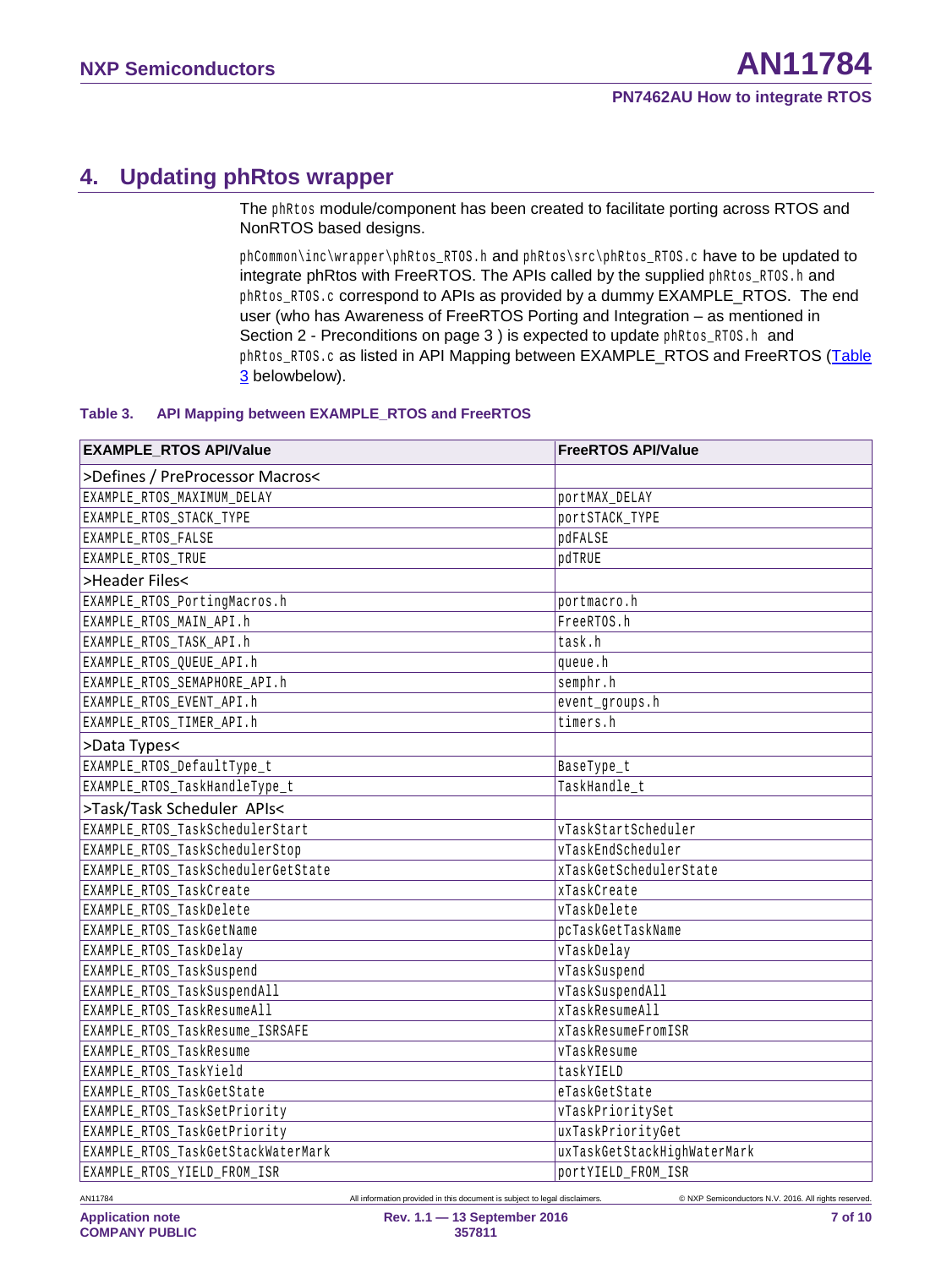>Queue APIs<

>Events APIs<

## **EXAMPLE\_RTOS API/Value FreeRTOS API/Value** EXAMPLE\_RTOS\_QueueCreate xqueueCreate xqueueCreate EXAMPLE\_RTOS\_QueueDelete van de volkstelete volkstelete volkstelete van de volkstelete EXAMPLE\_RTOS\_QueueReset xQueueReset xQueueReset EXAMPLE\_RTOS\_OueuePost\_ISRSAFE xqueueSendFromISR EXAMPLE\_RTOS\_OueuePost xQueueSend xQueueSend EXAMPLE\_RTOS\_QueueGet\_ISRSAFE xqueueReceiveFromISR EXAMPLE\_RTOS\_QueueGet xQueueReceive >Semaphore/Mutex APIs< EXAMPLE\_RTOS\_SemaphoreRelease\_ISRSAFE xSemaphoreGiveFromISR EXAMPLE\_RTOS\_SemaphoreRelease xSemaphoreGive EXAMPLE\_RTOS\_SemaphoreGetMutexHolder xSemaphoreGetMutexHolder EXAMPLE RTOS SemaphoreDelete vSemaphoreDelete vSemaphoreDelete vSemaphoreDelete EXAMPLE\_RTOS\_SemaphoreCreate\_Mutex  $x$ samphoreCreateMutex xsemaphoreCreateMutex EXAMPLE RTOS SemaphoreCreate Count the semaphoreCreateCounting xSemaphoreCreateCounting EXAMPLE\_RTOS\_SemaphoreAcquire\_ISRSAFE xSemaphoreTakeFromISR EXAMPLE RTOS SemaphoreAcquire xSemaphoreTake EXAMPLE\_RTOS\_EventBitsCreate xEventGroupCreate xEventGroupCreate EXAMPLE\_RTOS\_EventBitsSet\_ISRSAFE xeventGroupSetBitsFromISR EXAMPLE\_RTOS\_EventBitsSet xEventGroupSetBits EXAMPLE RTOS EventBitsWait xEventGroupWaitBits

| EXAMPLE_RTOS_EventBitsClear_ISRSAFE | xEventGroupClearBitsFromISR   |
|-------------------------------------|-------------------------------|
| EXAMPLE_RTOS_EventBitsClear         | xEventGroupClearBits          |
| EXAMPLE_RTOS_EventDelete            | vEventGroupDelete             |
| >Timer APIs<                        |                               |
| EXAMPLE_RTOS_TimerCreate            | xTimerCreate                  |
| EXAMPLE_RTOS_TimerGetID             | pvTimerGetTimerID             |
| EXAMPLE_RTOS_TimerStart             | xTimerStart                   |
| EXAMPLE_RTOS_TimerStop              | xTimerStop                    |
| EXAMPLE_RTOS_TimerReset             | xTimerReset                   |
| EXAMPLE_RTOS_TimerDelete            | xTimerDelete                  |
| EXAMPLE_RTOS_TimerChangeDuration    | xTimerChangePeriod            |
| >MISC APIs<                         |                               |
| EXAMPLE_RTOS_GetTickCount_ISRSAFE   | xTaskGetTickCountFromISR      |
| EXAMPLE_RTOS_GetTickCount           | xTaskGetTickCount             |
| EXAMPLE_RTOS_CallBackOnEveryTick    | vApplicationTickHook          |
| EXAMPLE_RTOS_NoFreeMemory           | vApplicationMallocFailedHook  |
| EXAMPLE_RTOS_StackOverflowDetected  | vApplicationStackOverflowHook |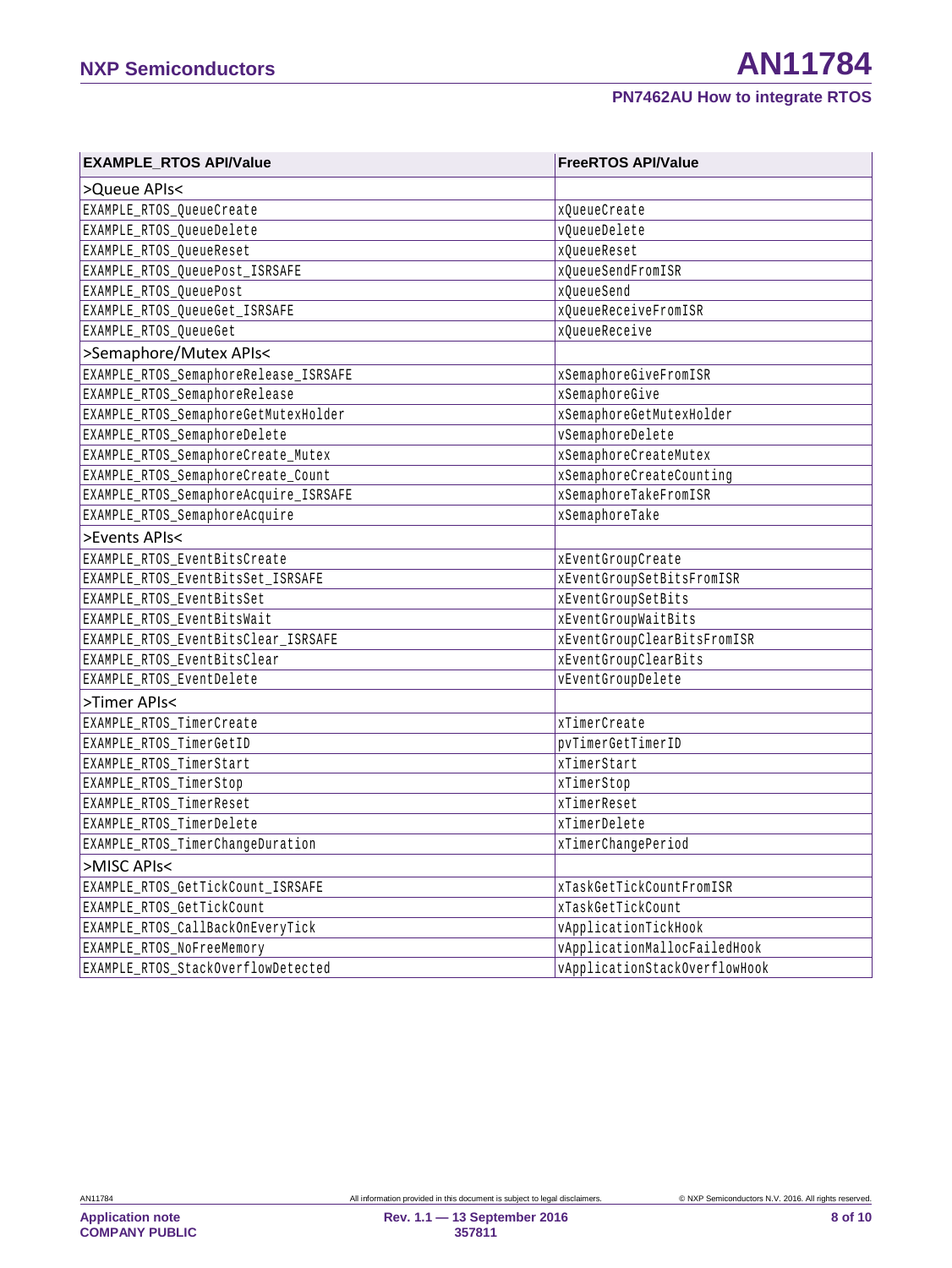#### **PN7462AU How to integrate RTOS**

# <span id="page-8-0"></span>**5. Legal information**

### <span id="page-8-1"></span>**5.1 Definitions**

**Draft —** The document is a draft version only. The content is still under internal review and subject to formal approval, which may result in modifications or additions. NXP Semiconductors does not give any representations or warranties as to the accuracy or completeness of information included herein and shall have no liability for the consequences of use of such information.

### <span id="page-8-2"></span>**5.2 Disclaimers**

**Limited warranty and liability —** Information in this document is believed to be accurate and reliable. However, NXP Semiconductors does not give any representations or warranties, expressed or implied, as to the accuracy or completeness of such information and shall have no liability for the consequences of use of such information. NXP Semiconductors takes no responsibility for the content in this document if provided by an information source outside of NXP Semiconductors.

In no event shall NXP Semiconductors be liable for any indirect, incidental, punitive, special or consequential damages (including - without limitation lost profits, lost savings, business interruption, costs related to the removal or replacement of any products or rework charges) whether or not such damages are based on tort (including negligence), warranty, breach of contract or any other legal theory.

Notwithstanding any damages that customer might incur for any reason whatsoever, NXP Semiconductors' aggregate and cumulative liability towards customer for the products described herein shall be limited in accordance with the *Terms and conditions of commercial sale* of NXP **Semiconductors** 

**Right to make changes —** NXP Semiconductors reserves the right to make changes to information published in this document, including without limitation specifications and product descriptions, at any time and without notice. This document supersedes and replaces all information supplied prior to the publication hereof.

**Suitability for use —** NXP Semiconductors products are not designed, authorized or warranted to be suitable for use in life support, life-critical or safety-critical systems or equipment, nor in applications where failure or malfunction of an NXP Semiconductors product can reasonably be expected to result in personal injury, death or severe property or environmental damage. NXP Semiconductors and its suppliers accept no liability for inclusion and/or use of NXP Semiconductors products in such equipment or applications and therefore such inclusion and/or use is at the customer's own risk.

**Applications —** Applications that are described herein for any of these products are for illustrative purposes only. NXP Semiconductors makes no representation or warranty that such applications will be suitable for the specified use without further testing or modification.

Customers are responsible for the design and operation of their applications and products using NXP Semiconductors products, and NXP Semiconductors accepts no liability for any assistance with applications or customer product design. It is customer's sole responsibility to determine whether the NXP Semiconductors product is suitable and fit for the customer's applications and products planned, as well as for the planned application and use of customer's third party customer(s). Customers should provide appropriate design and operating safeguards to minimize the risks associated with their applications and products.

NXP Semiconductors does not accept any liability related to any default, damage, costs or problem which is based on any weakness or default in the customer's applications or products, or the application or use by customer's third party customer(s). Customer is responsible for doing all necessary testing for the customer's applications and products using NXP Semiconductors products in order to avoid a default of the applications and

the products or of the application or use by customer's third party customer(s). NXP does not accept any liability in this respect.

**Export control —** This document as well as the item(s) described herein may be subject to export control regulations. Export might require a prior authorization from competent authorities.

**Translations —** A non-English (translated) version of a document is for reference only. The English version shall prevail in case of any discrepancy between the translated and English versions.

**Evaluation products —** This product is provided on an "as is" and "with all faults" basis for evaluation purposes only. NXP Semiconductors, its affiliates and their suppliers expressly disclaim all warranties, whether express, implied or statutory, including but not limited to the implied warranties of noninfringement, merchantability and fitness for a particular purpose. The entire risk as to the quality, or arising out of the use or performance, of this product remains with customer.

In no event shall NXP Semiconductors, its affiliates or their suppliers be liable to customer for any special, indirect, consequential, punitive or incidental damages (including without limitation damages for loss of business, business interruption, loss of use, loss of data or information, and the like) arising out the use of or inability to use the product, whether or not based on tort (including negligence), strict liability, breach of contract, breach of warranty or any other theory, even if advised of the possibility of such damages.

Notwithstanding any damages that customer might incur for any reason whatsoever (including without limitation, all damages referenced above and all direct or general damages), the entire liability of NXP Semiconductors, its affiliates and their suppliers and customer's exclusive remedy for all of the foregoing shall be limited to actual damages incurred by customer based on reasonable reliance up to the greater of the amount actually paid by customer for the product or five dollars (US\$5.00). The foregoing limitations, exclusions and disclaimers shall apply to the maximum extent permitted by applicable law, even if any remedy fails of its essential purpose.

### <span id="page-8-3"></span>**5.3 Licenses**

**Purchase of NXP ICs with ISO/IEC 14443 type B functionality**

This NXP Semiconductors IC is ISO/IEC 14443 Type B software enabled and is licensed under Innovatron's Contactless Card patents license for ISO/IEC 14443 B.

The license includes the right to use the IC in systems and/or end-user equipment.

**RATP/Innovatron Technology**

#### **Purchase of NXP ICs with NFC technology**

Purchase of an NXP Semiconductors IC that complies with one of the Near Field Communication (NFC) standards ISO/IEC 18092 and ISO/IEC 21481 does not convey an implied license under any patent right infringed by implementation of any of those standards. Purchase of NXP Semiconductors IC does not include a license to any NXP patent (or other IP right) covering combinations of those products with other products, whether hardware or software.

### <span id="page-8-4"></span>**5.4 Trademarks**

Notice: All referenced brands, product names, service names and trademarks are property of their respective owners.

**MIFARE —** is a trademark of NXP B.V.